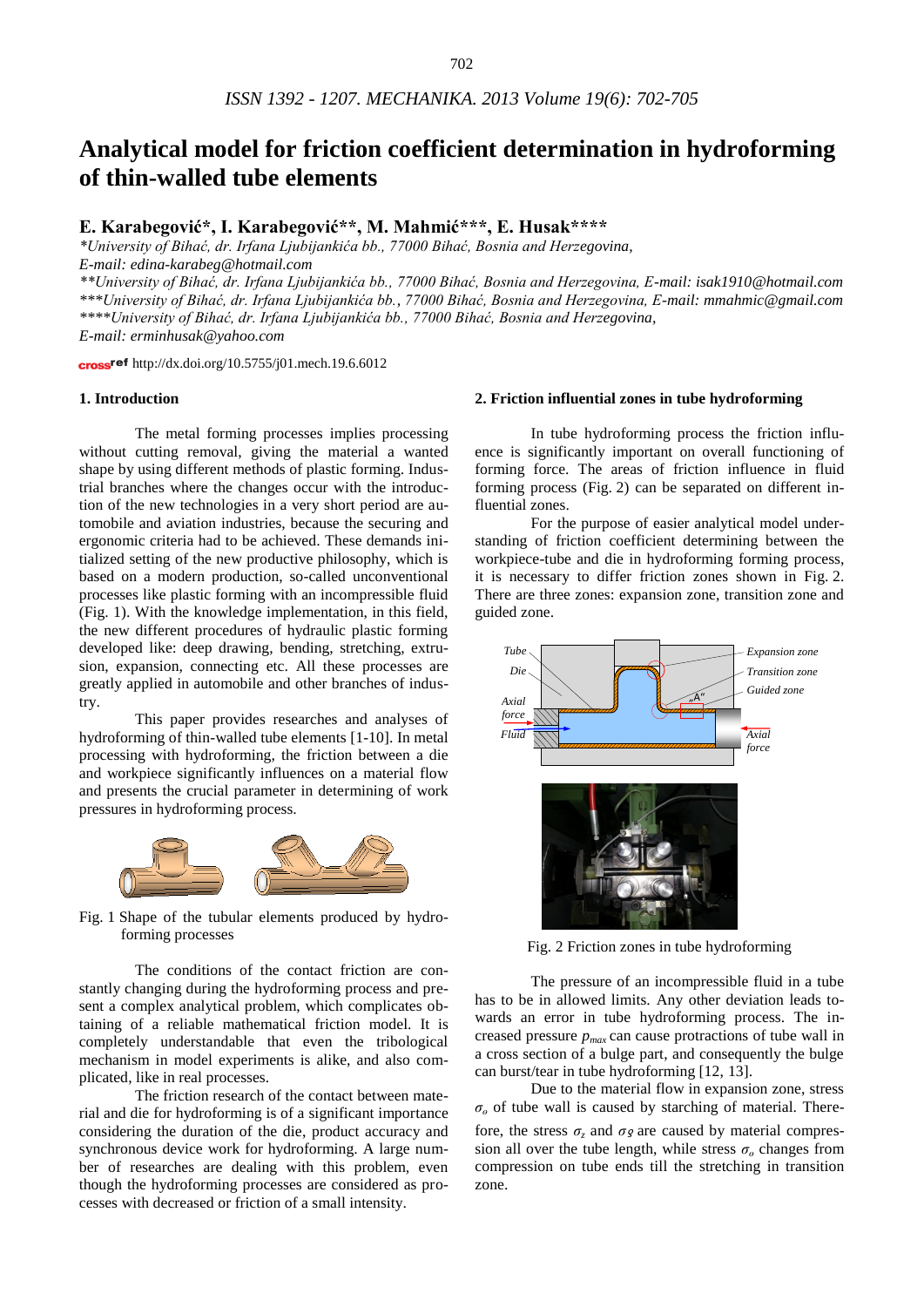

Fig. 3 Zones scheme of stress states in zones I, II, III, IV [1]

Theoretical researches imply the calculation of fluid pressure and axial force for a shape part in Fig. 3. The fluid tube pressure that forms the T shape tube is determined with an equation in a form [11-15]:

$$
\beta ks \left( \frac{1 - \frac{R_0}{\rho}}{R_\rho} + \frac{1}{R_\theta} \right) - \frac{sR_0F_a}{R_\rho\rho A}
$$
\n
$$
p = \frac{1 + \frac{s}{R_\rho} \left( 1 + \frac{R_\rho}{\rho} \right) + \frac{s}{R_\theta}}{1 + \frac{s}{R_\rho} \left( 1 + \frac{R_\rho}{\rho} \right) + \frac{s}{R_\theta}}.
$$
\n(1)

The force necessary for plastic deformation (compression) of a tube is calculated with the equation:

$$
F_{pd} = \pi \left\{ p \frac{d^2 - (d - 2s_i)^2}{4} + \beta \sigma_v \left[ \frac{3}{4} (d - s_i) s_i + \frac{d^2}{8} ln \frac{d}{d - 2s_i} \right] \right\}.
$$
 (2)

Researches of friction influence in the guided zone of the tube part have been analysed by a group of researchers (Schmoeckel and others), while at the same time Dohrmann has been researching all zones of friction influence for a selected tube form.



Fig. 4 Influential friction parameters in hydroforming

With the friction analysis between a tube and die in hydroforming differently then of an authors [13-15], a new approach of analytical determining of friction coefficient has developed. In Fig. 2 the guided and expansion zones in tube hydroforming have been shown. In order to

approach to analytical modelling of friction coefficient, it approach to analytical moderning of friction essentiating, it piece-tube and die (detail  $.A$ "). With the analysis of a detail " $A^{\prime\prime}$  (Fig. 4) it is obvious that the friction coefficient and contact stresses depend on valuation of influential parameters in hydroforming. The authors [15] carried out the analytical model of friction coefficient defining through the stress analysis in different zones, like it is shown; they also determine the friction force in an experimental way. After the analysis of stress and strains all over the tube  $\sigma'$   $\sigma'_{\sigma}$   $\sigma'_{\sigma}$  size, authors come to the analytical expression for the friction coefficient:

$$
\mu = \frac{(2\alpha - 1)s_0}{L} \ln \left( \frac{F_t}{4\pi_0 p_{uc} (\alpha - 1)s_0} + 1 \right),\tag{3}
$$

where  $F_t$  is friction force which is determined experimentally [15], *L* is tube length,  $r_0$  is external radius,  $\alpha$  is contact angle.

The analytical model of friction coefficient determining by G. Ngailu [15] is defined through the stress analysis in zones, and is carried out for the guided zone, which is expressed with the Eq. (3). When determining the friction coefficient, by G. Ngailu*,* the friction force is determined experimentally. This model also contrasts the real model, considering that the expansion zone is not taken into account. If analytical models of friction coefficient determining in hydroforming between the workpiece and die by authors [13, 14] are analysed, it can be concluded that the solutions for friction coefficient  $\mu$  take into account the increase of the contact pressure caused by load on outer diameter, while solutions [14] assuming that the stresses are in contact of the tube and die  $(\sigma_k)\sigma_k = p_{uc}$ doesn't take into account. This way of analytical model determining of friction coefficient refers to the deformation of symmetrical workpiece where the expansion zone is not taken into account, and contrasts with the real deformation model in tube hydroforming.

Analyzing the friction between the tube and the die in hydroforming differently than the above authors analyzed, we come to the new analytical model for friction coefficient determination in hydroforming of thin-walled tube elements. Fig. 5 shows an analytical approach which is taken into account guided zone and free expansion zone of workpiece.



Fig. 5 Analysis of forces and stresses in hydroforming of thin-walled tube elements

Taking into account the equations [16] and respect to the Hooke's law over the equilibrium conditions of the infinitely small element dx, following equations are obtained: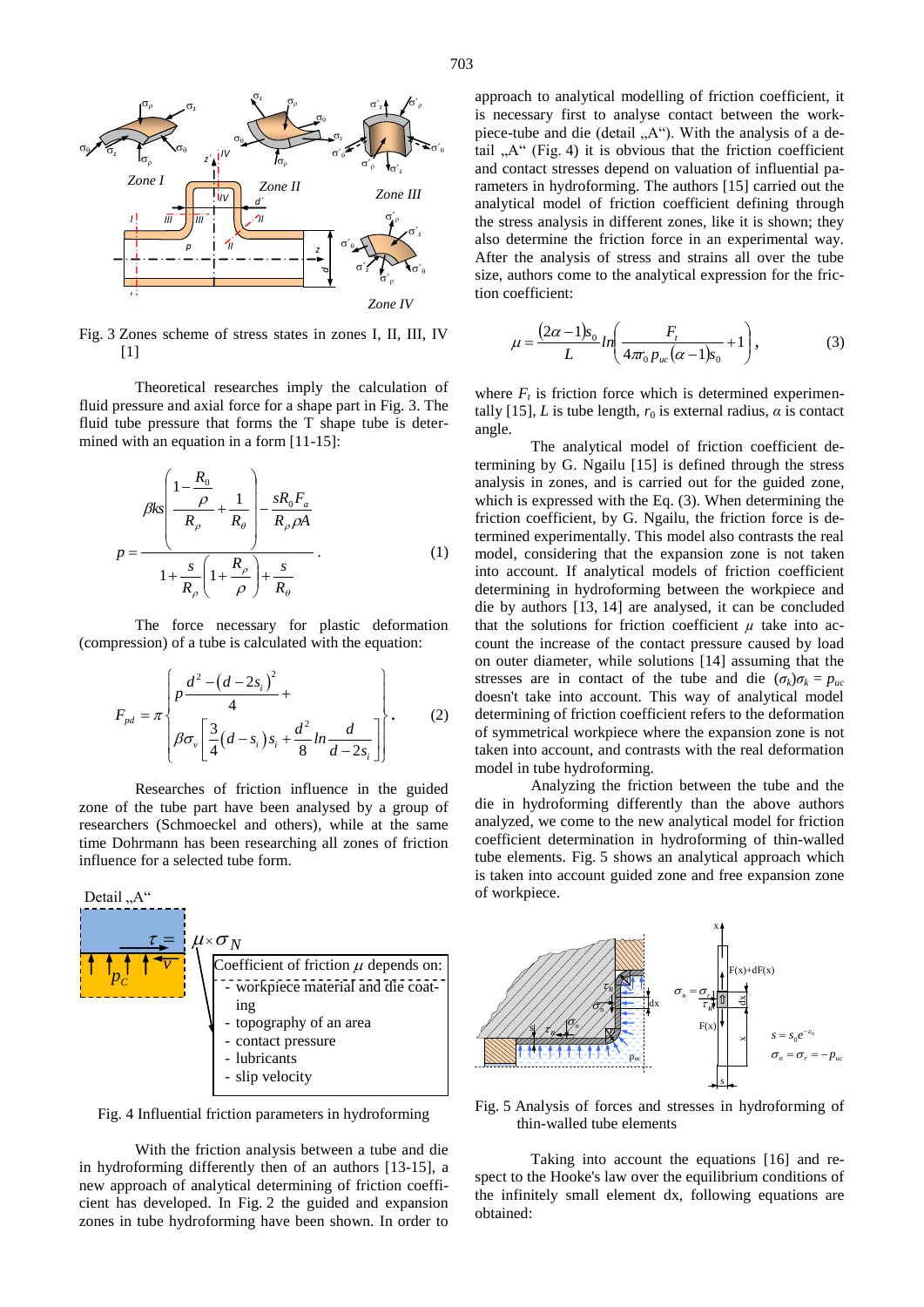$$
\begin{aligned}\n\frac{d\,\sigma_{\theta}}{dx} &= \frac{\mu}{s} \, p_{uc}; \\
\sigma_{\theta} &= C \, \beta^{n+1} \varepsilon_{\theta}^{n} - p_{uc}; \\
\frac{\mu \, p_{uc}}{s} &= C \, \beta^{n+1} n \, \varepsilon_{\theta}^{n-1} \frac{d\theta}{dx}.\n\end{aligned} \tag{4}
$$

After analytical procedure, we come to the new analytical model of the friction coefficient between the workpiece and die for thin-walled tube elements which is very significant for hydroforimng processes:

$$
\mu = \frac{p_{uc}x}{Ase^{-\varepsilon_{\theta}} - Bs_0e^{-\varepsilon_{sym}}},\tag{5}
$$

where 
$$
A = C \left(\frac{2}{\sqrt{3}}\right)^{n+1} \varepsilon_{\theta}^{n} - p_{uc}, \quad B = C \left(\frac{2}{\sqrt{3}}\right)^{n+1} \varepsilon_{sym}^{n} - p_{uc},
$$

 $C = K = R_m (e / n)^n$  is constant depending on a material type, *n* is hardening curve exponent of third order,  $\mu$  is friction coefficient between the workpiece and die; *εθ* is equivalent strain in direction of  $\theta$ ,  $\varepsilon_{sym}$  is equivalent strain direction of radius *r*, *x* is observed contact length of die and workpiece.

In this paper new approach to analytical model of friction coefficient determining in hydroforming has been analysed, where the guided zone and expension zone has been taken into account, and with the equation derived (5).

With the analytical model of friction coefficient determining, it is in the function of the dimensions: workpiece material, workpiece wall thickness, fluid pressure and deformation ratio. The analytical model for friction coefficient determining in hydroforming is practical for application and describes a real model of hydroforming. Direct measuring of contact friction between the die and workpiece in plastic forming process can be carried out with the application of the needled sensors.



Fig. 6 Position of needled sensors in hydroforming process

This method of experimental measuring is one of the most reliable and accurate method, because the contact friction is directly measured by sensors placed into the die, through which normal or tangential stress has been measured. The Fig. 6 presents the way of placing the needled sensors of contact friction measuring in T part hydroforming process.

The needled sensors can be successfully applied in other processes of plastic forming. With the application of experimental way of contact friction measuring by the needled sensors, the information about tribological state between workpiece and die occur. Though, this method is very expensive and demands sensor installation into a die.

#### **3. Conclusions**

In the process of hydroforming, the friction between a die and workpiece significantly influences on a material flow and presents the crucial parameter in determining of work pressures in hydroforming process. The conditions of the contact friction are constantly changing during the hydroforming process and present a complex analytical problem, which complicates obtaining of a reliable mathematical friction model. A key factor in physical simulation of process is an election of an adequate lubricant, in order to establish conditions of similarity of the real and model process, and validity of modelling results.

The contact of a workpiece and die for hydroforming in a work process manifests with the friction force which has an influence on: axial force, axial punch feed and workpiece wall thickness. The stress-strain state and their disposition during the tube hydroforming are foundation where the friction influence in tube hydroforming is based on. Theoretical researches imply the calculation of fluid pressure and axial force. The fluid tube pressure that forms the T shape tube is determined with the Eq. (1), while the force necessary for plastic deformity of tube is given with the Eq. (2). With the friction analysis between a tube and die in hydroforming, a new approach of analytical determining of friction coefficient has been developed.

The new approach to analytical model of friction coefficient determining in hydroforming has been analysed, where the guided zone and the expansion zone has been taken into account, and with the equation derived (5). With the analytical model of friction coefficient determining, it is in the function of next dimensions: workpiece material, workpiece wall thickness, fluid pressure and deformation ratio.

The analytical model for friction coefficient determining in hydroforming is practical for application and describes a real model of hydroforming. Direct measuring of contact attrition between the tool and preparation in plastic forming process can be carried out with the application of the needled sensors, like it is shown in Fig. 6.

#### **References**

- 1. **Karabegović, E.** 2009. Modeling and optimization of parameters in hydroforming thin-walled tubular elements, University of Bihać, Faculty of Technical Engineering, Doctoral dissertation, 9-29 (in Bosnian).
- 2. **Musafija, B.** 1991. Metal forming processes, Svjetlost Sarajevo, 480-485 (in Bosnian).
- 3. **Kuzman, P.; Kampuš, Z.** 2000. Suggestions for plastic forming process planning, University of Ljubljana, Faculty of mechanical engineering, Ljubljana, 12-15 (in Slovenian).
- 4. **Nikolić, M.D.** 2001. Forming processes, University of Belgrade, Faculty of mechanical engineering, Beograd, 58-62 (in Serbian).
- 5. **Cristina, J.B.** 2008. Mechanics of ultrasonic tube hydroforming, The Graduate Faculty of North Carolina State University, Raleigh, North Carolina, 40-49.
- 6. **Đukić H.** 1998. Experimantal methods, University of